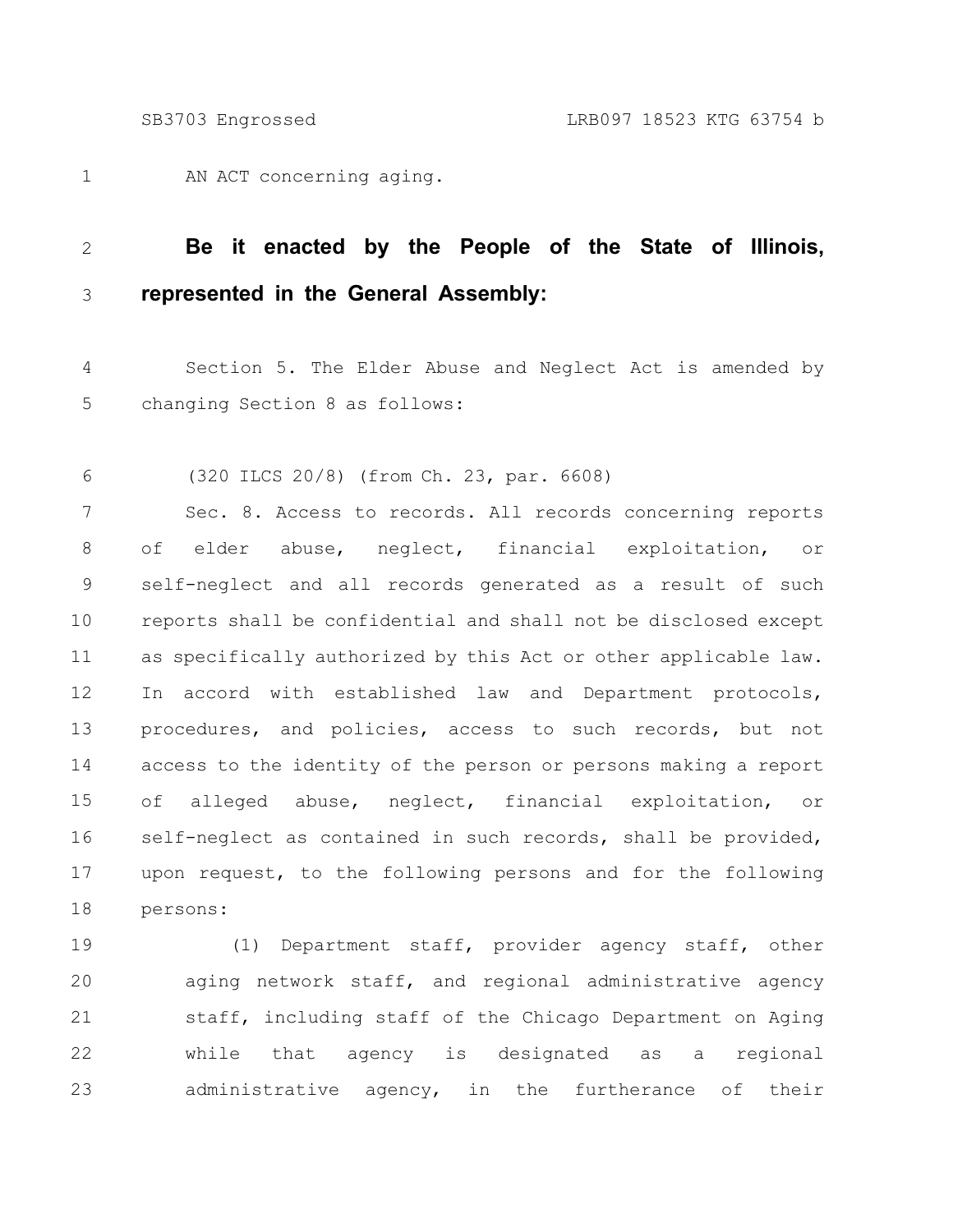SB3703 Engrossed - 2 - LRB097 18523 KTG 63754 b

1

responsibilities under this Act;

(2) A law enforcement agency investigating known or suspected elder abuse, neglect, financial exploitation, or self-neglect. Where a provider agency has reason to believe that the death of an eligible adult may be the result of abuse or neglect, the agency shall immediately provide the appropriate law enforcement agency with all records pertaining to the eligible adult; 2 3 4 5 6 7 8

(2.5) A law enforcement agency, fire department agency, or fire protection district having proper jurisdiction pursuant to a written agreement between a provider agency and the law enforcement agency, fire department agency, or fire protection district under which the provider agency may furnish to the law enforcement agency, fire department agency, or fire protection district a list of all eligible adults who may be at imminent risk of elder abuse, neglect, financial exploitation, or self-neglect; 9 10 11 12 13 14 15 16 17 18

(3) A physician who has before him or her or who is involved in the treatment of an eligible adult whom he or she reasonably suspects may be abused, neglected, financially exploited, or self-neglected or who has been referred to the Elder Abuse and Neglect Program; 19 20 21 22 23

(4) An eligible adult reported to be abused, neglected, financially exploited, or self-neglected, or such adult's authorized guardian or agent, unless such guardian or agent 24 25 26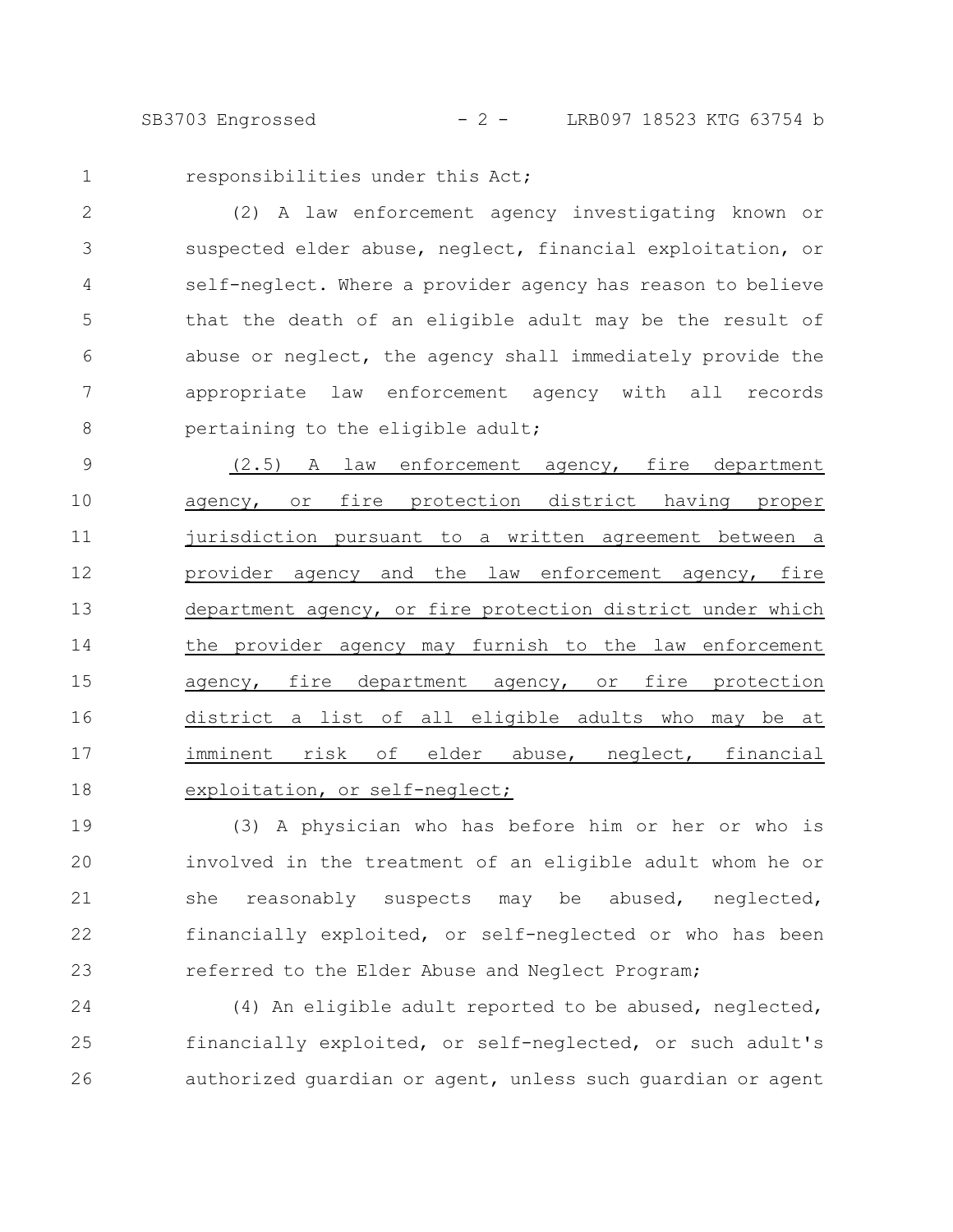SB3703 Engrossed - 3 - LRB097 18523 KTG 63754 b

is the abuser or the alleged abuser;

(4.5) An executor or administrator of the estate of an eligible adult who is deceased; 2 3

(5) In cases regarding elder abuse, neglect, or financial exploitation, a court or a guardian ad litem, upon its or his or her finding that access to such records may be necessary for the determination of an issue before the court. However, such access shall be limited to an in camera inspection of the records, unless the court determines that disclosure of the information contained therein is necessary for the resolution of an issue then pending before it; 4 5 6 7 8 9 10 11 12

(5.5) In cases regarding self-neglect, a guardian ad litem; 13 14

(6) A grand jury, upon its determination that access to such records is necessary in the conduct of its official business; 15 16 17

(7) Any person authorized by the Director, in writing, for audit or bona fide research purposes; 18 19

(8) A coroner or medical examiner who has reason to believe that an eligible adult has died as the result of abuse, neglect, financial exploitation, or self-neglect. The provider agency shall immediately provide the coroner or medical examiner with all records pertaining to the eligible adult; 20 21 22 23 24 25

26

1

(8.5) A coroner or medical examiner having proper